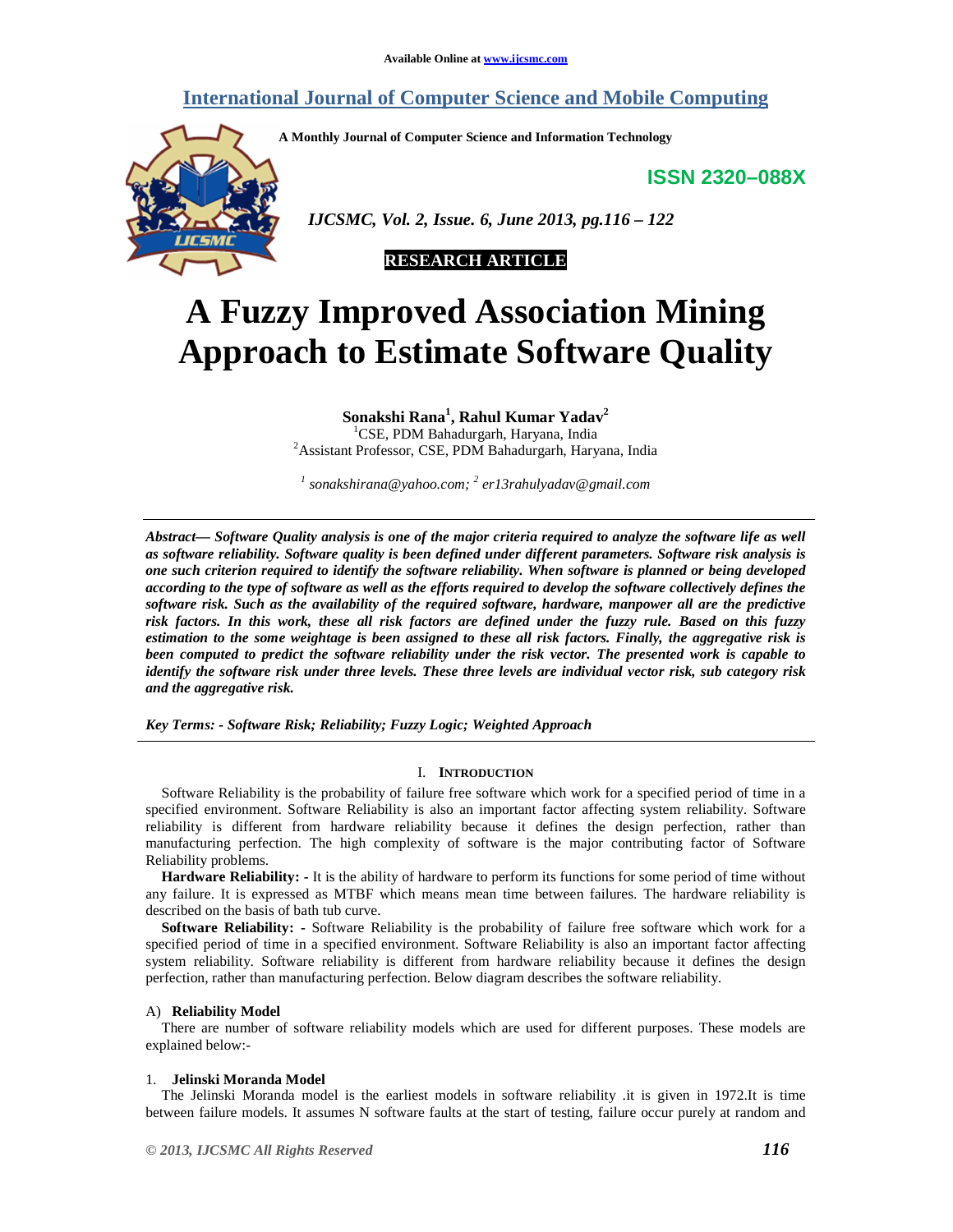all the faults contribute equally to cause a failure during testing. It also assumes the fix time is negligible and the fix for each failure is perfect. The software product's failure rate improves by the same amount at each fix.

# 2. **Littlewoods Model**

It is similar to Jelinski Moranda Model but it assumes that different faults have different size. Large sized defects tend to detected and fixed earlier. As the number of errors is driven down with the progress in the test, so is the average error size causing a law of diminishing return in debugging.

# 3. **Goel Okumoto Imperfect Model**

The J-M model assumes that the fix is negligible and that the fix for each failure is perfect. It assumes perfect debugging .In practice this is not always case. In the process of fixing a defect new defects may be injected. This model proposed imperfect debugging model to overcome the limitation of the assumption. In this model the hazard function during the interval between the (i-1) st and the failure is given

> $Z (ti) = [N-p (i-1)] \lambda$ Where N is number of faults at start of testing P is probability of imperfect debugging λ failure rate per fault

#### 4. **Goel Okumoto Non Homogeneous Poisson Process Model**

The NHHP model is given in 1979.It is concerned with modeling the number of failures observed in given testing intervals. It defines the cumulative number of failure observed at time t.N (t) can be modeled as a nonhomogenous Poisson process with the time dependent failure rate.

# 5. **The Delayed S and Inflection S Models**

With the help of defect removal process Yamada said that a testing process consists of not only a defect detection process but also defect isolation process because of the time needed for failure analysis significant delay can occur between time of first failure observation and the time of reporting. They offer the delayed S-Shaped reliability growth model for such a process in which the observed growth curve of cumulative number of detected defects is S-shaped. The model is based on the no homogeneous poison process but with a different mean value function to reflect the delay in failure reporting.

# II. **REVIEW LITERATURE**

**Zigmund Bluvband (2011)** describes that there are two advanced analytical models for obtaining accurate results for software reliability prediction. The First model can inhibit some specific features of software testing process and it is based on well-known S shaped Ohba model. This advanced model is applicable only for nonrare bug testing. For the rare bug rate prediction other model is proposed which is based on introduction of the additional control parameter last suspended time. He describes the easy way to comply with the conference paper formatting requirements is to use this document as a template and simply type your text into it.

Advanced parametric models for assessment and prediction of software reliability that is to find the bugs in the software which is based on statistics of bugs at the initial stage of testing. The parametric model approach commonly associated with reliability issues which deal with the evaluation of the amount of bugs in the code.

- Computed parameter from the allow estimating:
- Number of bugs remaining in the product
- Time required detecting the remaining bugs.

In his paper he describes different models are developed for doing same purpose Duane Reliability Growth Model, Goel Model, Weibull Model, Classical S-shaped Model, Ohba S-shaped Model, etc. By taking some details of these models and by doing practical aspects of the software testing process a few Advanced Models were developed and implemented. The model which is proposed is sensitive to the situations typical for the early stages of Software development. This one deals with the essentially non-linear, multimodal goal function to define the optimal value as the estimation of the unknown control parameter. In his research paper he describes the advanced parametric models for assessment and prediction of software reliability which is based on statistics of bugs at the initial stage of testing. The parametric model approach, commonly associated with reliability issues, deals with the evaluation of the amount of bugs in the code. The proposed models are sensitive to the situations typical for the early stages of Software development. As a result, one deals with the essentially non-linear, multimodal goal function to define the optimal value as the estimation of the unknown control parameter. To support the optimization of such complex models, the Cross-Entropy Global Optimization Method is proposed. Some authentic numerical examples are considered to demonstrate the efficiency of the proposed models. The model which is proposed is sensitive to the situations typical for the early stages of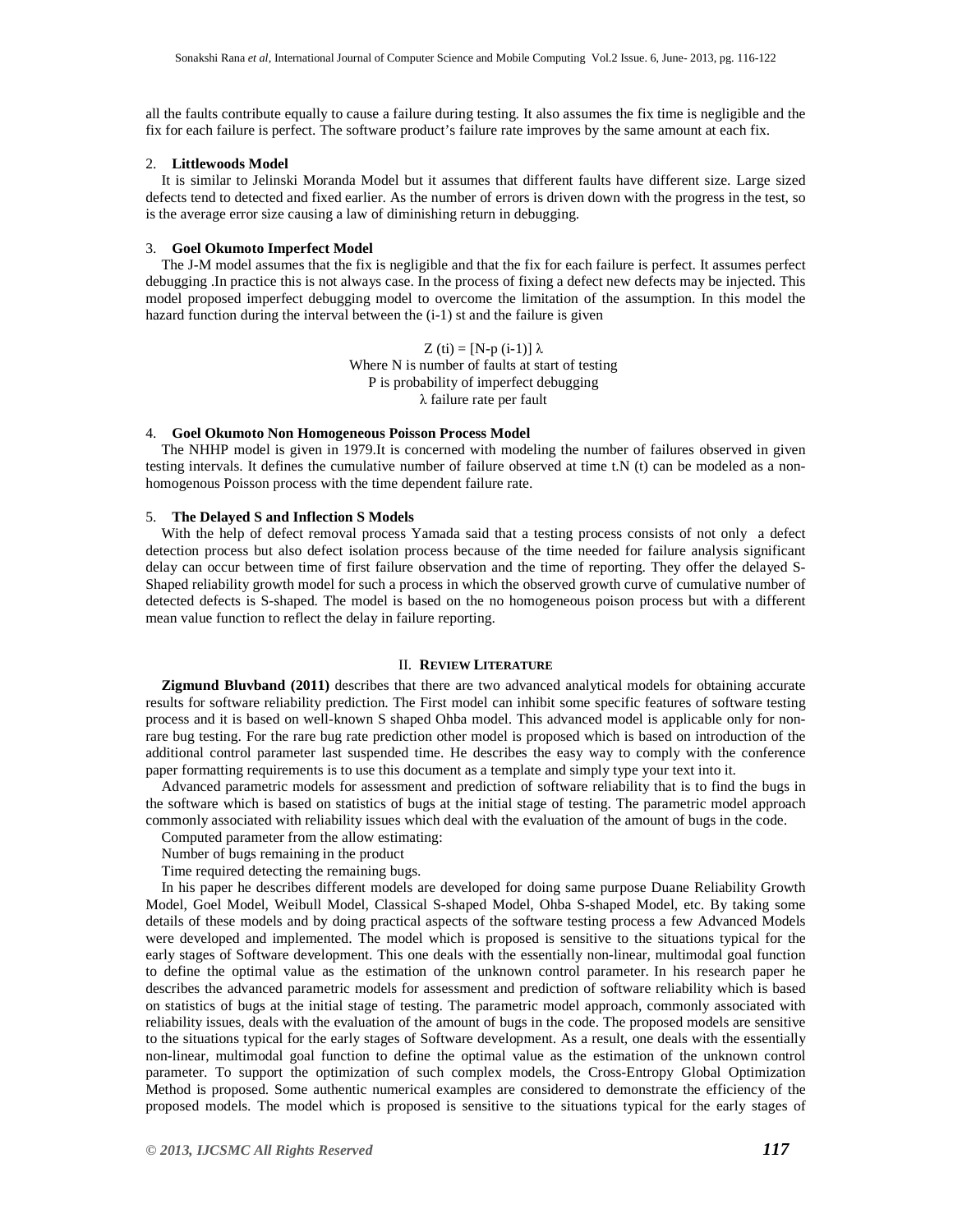Software development. This one deals with the essentially non-linear, multimodal goal function to define the optimal value as the estimation of the unknown control parameter. In his research paper he describes the advanced parametric models for assessment and prediction of software reliability which is based on statistics of bugs at the initial stage of testing. The parametric model approach, commonly associated with reliability issues, deals with the evaluation of the amount of bugs in the code.

**Akira Hada (2011)** describes in his research paper which presents various models to estimate reliability for a future profile with increased stress using the current observations to develop a model for future reliability.

For the foreseeable future the equipment itself will not change, and thus the increase of the load or stress, that the system is exposed to, may decrease reliability and increase maintenance. The model is required to determine the impact of these future profiles.

This paper was affected by an actual application modelling the current and anticipated future reliability of naval aircraft launch and recovery equipment .System reliability models are presented and demonstrated to anticipate system reliability and availability for changing and increasing applied loading distributions. In his research paper he described that these models are intended for systems whose components are exposed to predictable and quantifiable, but changing loading patterns. In the intended application, the models will be used to estimate the future reliability of naval aircraft catapult and arresting gear when subjected to different air wing compositions.

Each air wing usage profile is potentially different, forming a distribution of usage stresses, and this distribution is shifting with time, as aircraft weight and missions change. The current ALRE systems will continue to be used for the foreseeable future and the model is required to predict future performance and to identify the most unreliable components or problems within the existing design. In his research paper he defined that Weibull .distribution models are used in the typical fashion to model component failure times, but the initial Weibull distribution parameters are mathematical functions of the current, known applied stress distributions.

In his research paper he described that these models are intended for systems whose components are exposed to predictable and quantifiable, but changing loading patterns. Each air wing usage profile is potentially different, forming a distribution of usage stresses, and this distribution is shifting with time, as aircraft weight and missions change. The current ALRE systems will continue to be used for the foreseeable future and the model is required to predict future performance and to identify the most unreliable components or problems within the existing design.

**Kuei-Chen Chiu (2011)** described that over the last two decades, various software reliability growth models (SRGM) have been proposed, and there has been a gradual but marked shift in the balance between software reliability and software testing cost in recent years.

**Shuanqi Wang (2011)** describes that in order to incorporate the effect of test coverage, two novel software reliability growth models (SRGMs) are proposed in this paper using failure data and test coverage simultaneously. One is continuous using testing time, and the other is discrete with respect to the number of executed test cases instead of testing time. Since one of the most important factors of the coverage-based SRGMs is the test coverage function (TCF), we first discuss a discrete TCF based on Beta function.

Then **Shuanqi Wang** developed mean value functions (MVF) of the two models integrating test coverage and imperfect debugging. Finally the proposed TCF and MVFs are evaluated and validated on actual software reliability data collected from real software development projects. The results demonstrate clearly that both the proposed TCF and SRGMs provide better estimation and fitting for the data sets under comparisons.

She describes that recently an important trend in developing SRGMs is incorporating some additional information such as test coverage into the SRGMs. This is because that only the faults located in the covered constructs of the software can be exposed in the testing process. In this paper, to describe the relationship between reliability and test coverage, two novel NHPP SRGMs based on test coverage are proposed.

In this he discussed a discrete TCF with respect to the number of test cases based on Beta function. Then we develop discrete and continuous SRGMs integrating test coverage. The proposed TCF and SRGMs have been evaluated and validated on one published failure data set and a testing project. It is found that both the proposed TCF and SRGMs provide better reliability fitting and estimation power for the data sets under comparisons.

It shows that the proposed approach of software reliability modelling incorporating test coverage is an effective and novel attempt, which may be very promising for further researches and applications.

He developed mean value functions (MVF) of the two models integrating test coverage and imperfect debugging. Finally the proposed TCF and MVFs are evaluated and validated on actual software reliability data collected from real software development projects. The results demonstrate clearly that both the proposed TCF and SRGMs provide better estimation and fitting for the data sets under comparisons.

# III. **PROPOSED WORK**

The use of fuzzy logic improved association mining to predict software reliability has been proposed. Software reliability assessment has been a vital factor to characterize the quality of any software product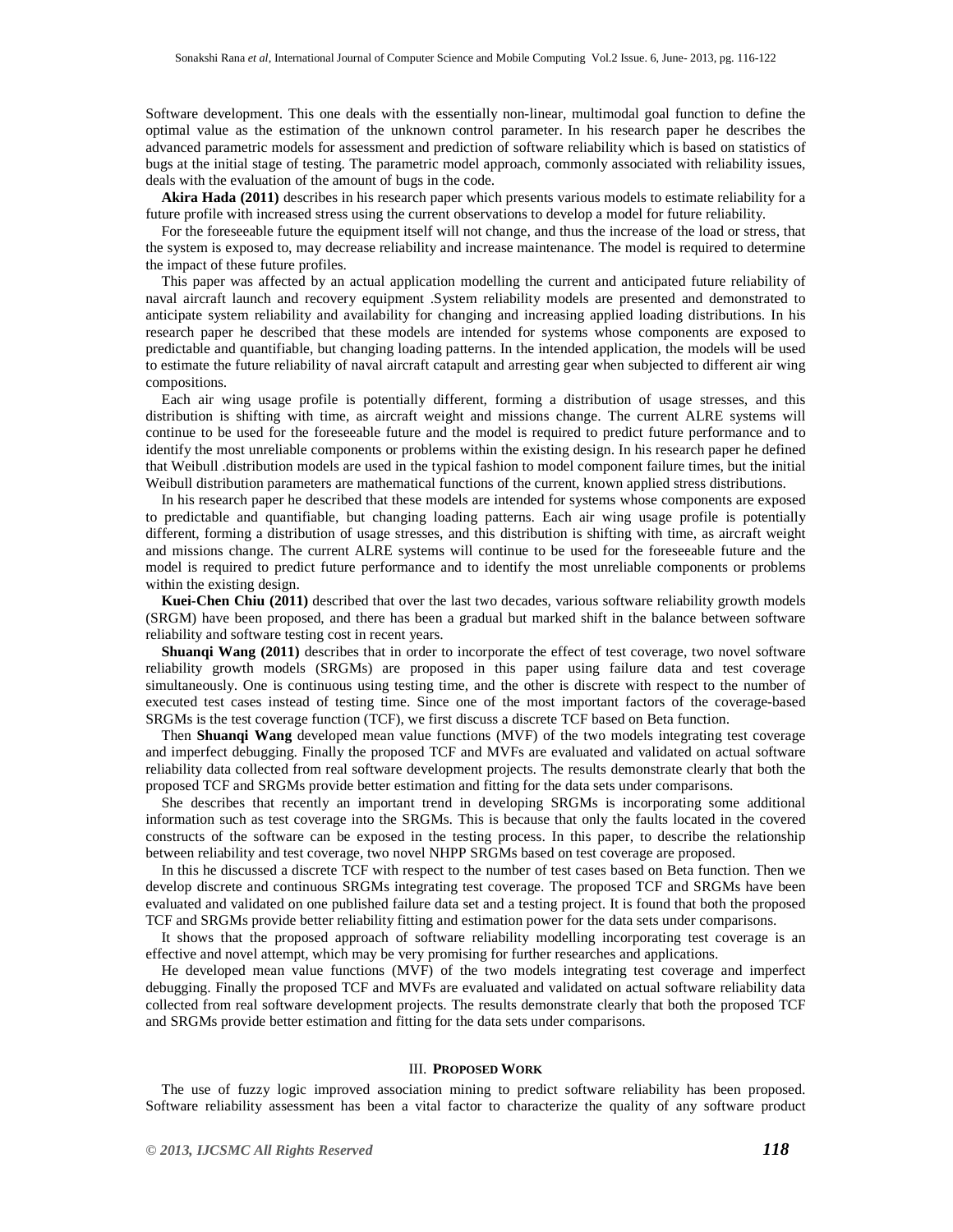quantitatively during testing phase. The work is based on the software failures or the defects and on which the analytical decision will be drawn using fuzzy logic. It only takes failure history as input and Predicts future failures. The input to the proposed method is software execution time, whereas output of the system is predicted as number of failures. The failures or the errors will be defined with different weights. Therefore, here we explore the applicability of fuzzy logic for better prediction of reliability in a realistic environment and present an assessment method of software reliability growth using connectionist model. The main methodologies included in this work are the association mining and the fuzzy logic.



Ensuring the reliability of a software project is important to all parties involved including Managers, Marketing, Programmers, and Customers. Unreliable systems can impact software developers and consumers by simply being an annoyance, by costing time and money, or worst case scenario, by costing single or multiple lives. Everybody involved in the software process has reasons for desiring reliable software.

Some of the specific features of using fuzzy logic approaches in software reliability prediction are:

• It is easy to design and construct models for reliability growth of varying complexity at different points of time for a given data set.

• Fuzzy Logic based models are easily adaptable in complex operational phase for different failure datasets.

•Software reliability assessment has been a vital factor to characterize the quality of software product quantitatively during testing phase. Over the years many analytical model have been proposed for modelling software reliability growth trends with different predictive capabilities at different phases of testing. Yet we need to develop such single model that can be applied for accurate prediction in all circumstances. Here we explore the applicability of fuzzy logic models for better prediction of reliability in a realistic environment and present an assessment method of software reliability growth using connectionist model. we can select a particular model first by generalizing the applicability of application used and second by developing adaptive models.

Use of fuzzy logic improved association mining to predict software reliability has been proposed. Software reliability assessment has been a vital factor to characterize the quality of any software product quantitatively during testing phase. The work is based on the software failures or the defects and on which the analytical decision will be drawn using fuzzy logic. It only takes failure history as input and Predicts future failures. The input to the proposed method is software execution time, whereas output of the system is predicted as number of failures. The failures or the errors will be defined with different weights. Therefore, here we explore the applicability of fuzzy logic for better prediction of reliability in a realistic environment and present an assessment method of software reliability growth using connectionist model.

Ensuring the reliability of a software project is important to all parties involved including Managers, Marketing, Programmers, and Customers. Unreliable systems can impact software developers and consumers by simply being an annoyance, by costing time and money, or worst case scenario, by costing single or multiple lives. Everybody involved in the software process has reasons for desiring reliable software.

Some of the specific features of using fuzzy logic approaches in software reliability prediction are:

• It is easy to design and construct models for reliability growth of varying complexity at different points of time for a given data set.

• Fuzzy Logic based models are easily adaptable in complex operational phase for different failure datasets.

•Software reliability assessment has been a vital factor to characterize the quality of software product quantitatively during testing phase. Over the years many analytical model have been proposed for modeling software reliability growth trends with different predictive capabilities at different phases of testing. Yet we need to develop such single model that can be applied for accurate prediction in all circumstances. Here we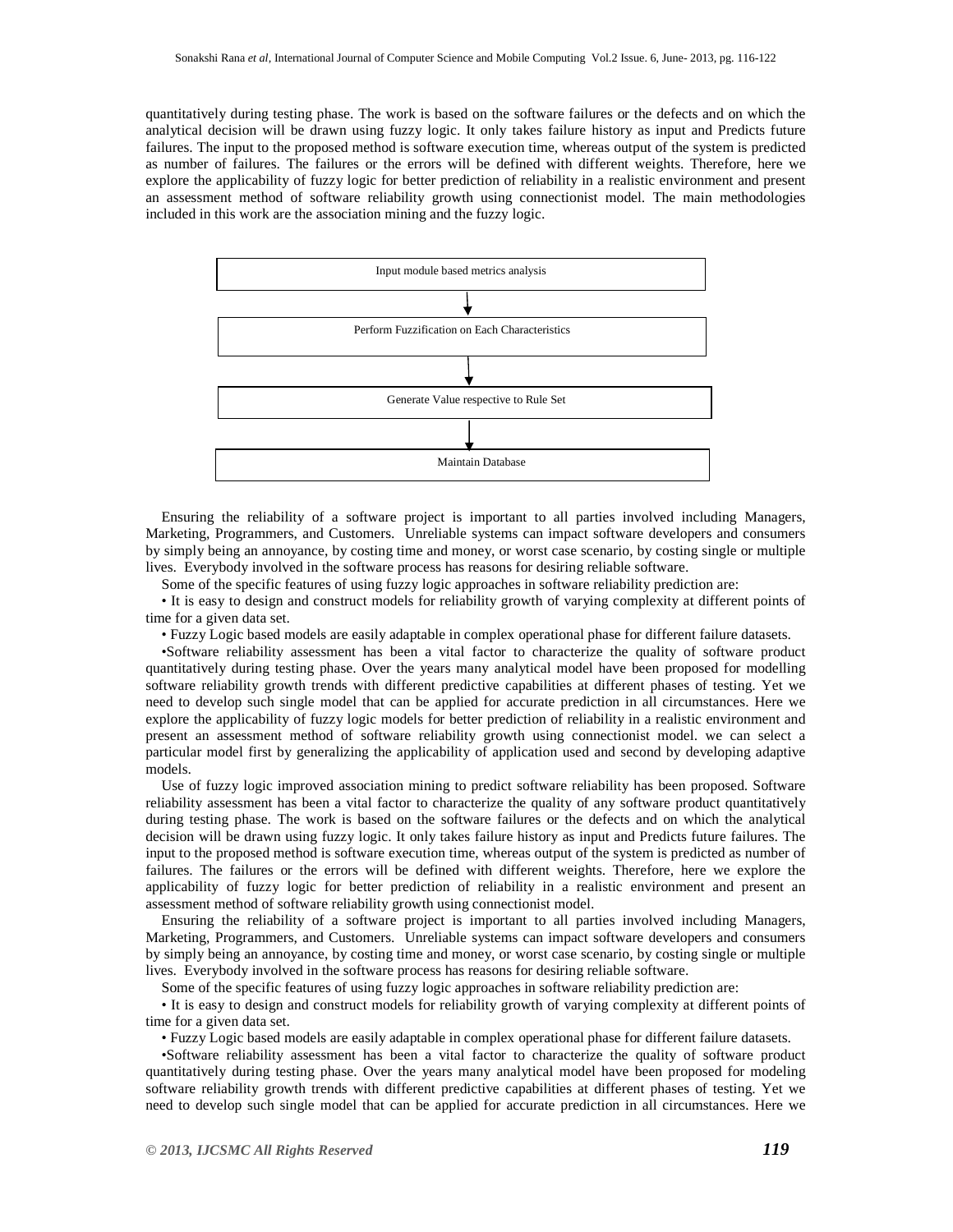explore the applicability of fuzzy logic models for better prediction of reliability in a realistic environment and present an assessment method of software reliability growth using connectionist model. we can select a particular model first by generalizing the applicability of application used and second by developing adaptive models.



The presented work is implemented in matlab 7.8 environment. The results obtained from the system are given as under



Here figure 1 is showing the results of fault occurrence in a software project. Here the fault criticality is between 0 and 1. Higher the bar more critical the fault is.



Figure 2: Fault Criticality in Software Project (Less Critical)

Here figure 2 is showing the results of low fault criticality in a software project.



Figure 3: Fault Criticality in Software Project (Medium Critical)

Here figure 3 is showing the results of low fault criticality in a software project.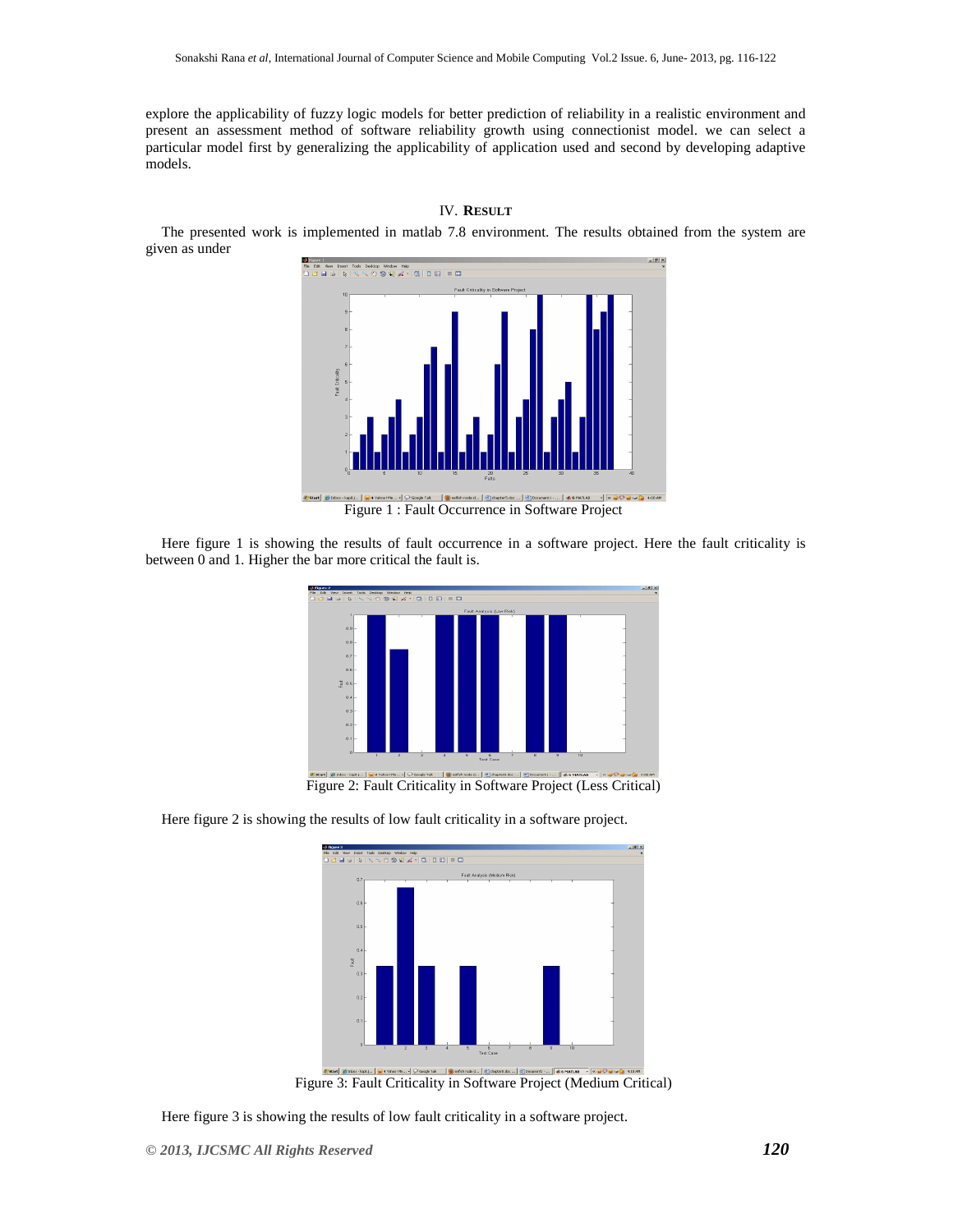

Figure 4: Fault Criticality in Software Project (High Critical)

Here figure 4 is showing the results of low fault criticality in a software project.

# V. **CONCLUSIONS**

To perform all kind of measurements about the software such as quality, time, cost etc, there is the requirement of analysis of software metrics. Software metrics provides a mathematical approach to measure the software. The process of predicting the effort required to develop a software system is known as software cost estimation. Many models for estimation have been proposed over the last 30 years. In this present work we have defined a fuzzy based software quality estimation approach to analyze the software criticality. The proposed system is about the analysis of an object oriented software system. In this work a layered approach is defined to identify the software criticality on individual factor and later on association mining is implemented to perform the combined analysis. The obtained results classify the available software modules under different criticality levels.

#### *ACKNOWLEDGEMENT*

I am very grateful to my guide/supervisor Mr. Rahul Kumar Yadav for his help and able guidance for the thesis. I am very thankful to my Institute, for providing me resources and facilities to help in this work.

#### **REFERENCES**

- [1] Sultan Aljahdali," Improved Software Reliability Prediction through Fuzzy Logic Modeling". The ISCA 13th International Conference on Intelligent and Adaptive Systems and Software Engineering, Nice, France, July 1-3, 2004.pages 17-21, ISCA, 2004.
- [2] Sultan Aljahdali, Alaa F. Sheta: Predicting the Reliability of Software Systems Using Fuzzy Logic. ITNG 2011: 36-40
- [3] Khalaf Khatatneh," Software Reliability Modelling Using Soft Computing Technique", European Journal of Scientific Research ISSN 1450-216X
- [4] GUO JUNHONG," Software Reliability Nonlinear Modelling and Its Fuzzy Evaluation", 4th WSEAS Int. Conf. on NON-LINEAR ANALYSIS, NON-LINEAR SYSTEMS and CHAOS
- [5] Sultan H. Aljahdali," Employing four ANNs Paradigms for Software Reliability Prediction: an Analytical Study", ICGST-AIML Journal, ISSN: 1687-4846
- [6] Ajeet Kumar Pandey," Fault Prediction Model by Fuzzy Profile Development of Reliability Relevant Software Metrics", International Journal of Computer Applications (0975 – 8887)
- [7] Jie Yang, (2008) "Managing knowledge for quality assurance: an empirical study", International Journal of Quality & Reliability Management, Vol. 25 Issue: 2, pp.109 - 124
- [8] Michael R. Lyu," Optimal Allocation of Test Resources for Software Reliability Growth Modeling in Software Development", IEEE TRANSACTIONS ON RELIABILITY 0018-9529/02© 2002 IEEE
- [9] A. Yadav, (Nov 2009)" Critical Review on Software Reliability Models", International Journal of Recent Trends in Engineering ISSN 1797-9617 Volume 2, Number 3
- [10] Sultan H. Aljahdali," Employing four ANNs Paradigms for Software Reliability Prediction: an Analytical Study", ICGST-AIML Journal, ISSN: 1687-4846
- [11] Michael R. Lyu," Optimization of Reliability Allocation and Testing Schedule for Software Systems" ISSRE '97 ISBN: 0-8186-8120-9